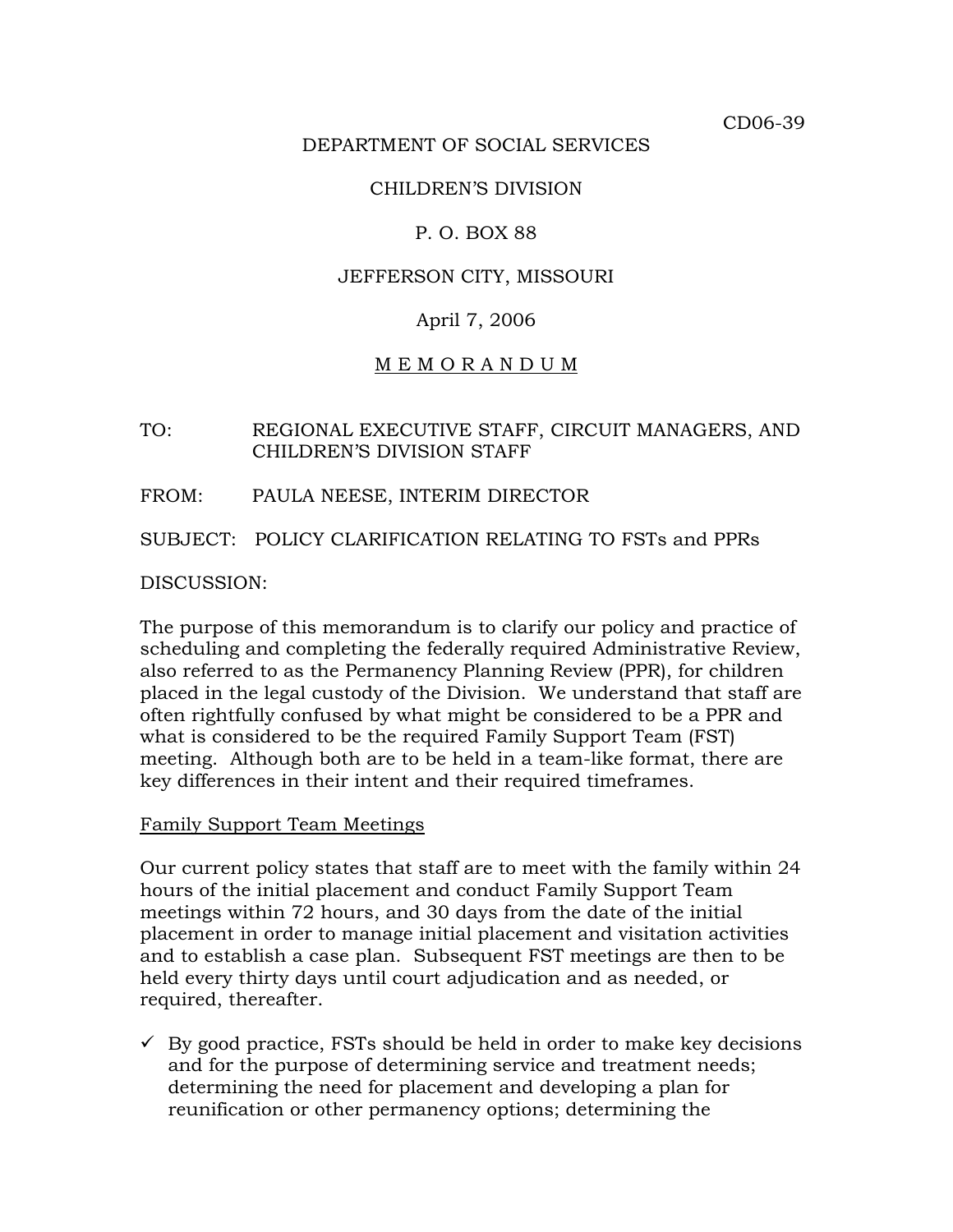appropriate placement of the child; evaluating case progress, and establishing and revising the case plan;

 $\checkmark$  After a child is in Division custody and placement has been made, the Division shall arrange an additional Family Support Team meeting prior to taking any action relating to the placement of such child; except that, when the welfare of a child in the custody of the Division requires an immediate or emergency change of placement, the Division may make a temporary placement and shall schedule a Family Support Team meeting within 72 hours.

## Permanency Planning Reviews

Our policy relating to Permanency Planning Reviews states that such reviews are to be conducted prior to the date of the child's sixth month in care, and every six months thereafter.

A key requirement for a PPR is that at least one person not responsible for the case management of, or the delivery of services to, either the child or the parents must participate in administrative review. PPRs are to determine:

- $\checkmark$  The safety of the child;
- $\checkmark$  The continuing necessity for and appropriateness of the placement;
- $\checkmark$  The extent of compliance with the case plan;
- $\checkmark$  The extent and progress which has been made in alleviating or mitigating the causes necessitating placement in foster care; and
- $\checkmark$  To project a likely date by which the child may be returned to and safely maintained in the home or placed for adoption or legal guardianship.

#### Policy Clarification

We understand that the expectations for FST meeting timeframes, and if a PPR is required within the first 30 days of placement is not clear. We are in process of providing such policy clarification.

Our current policy is as stated below:

- $\checkmark$  FST meetings are required within 72 hours and 30 days from the date the child entered Division custody (initial placement date).
- $\checkmark$  Subsequent FST meetings are then to be held every thirty days until court adjudication and as needed by good practice, or as required by a change in placement, thereafter.